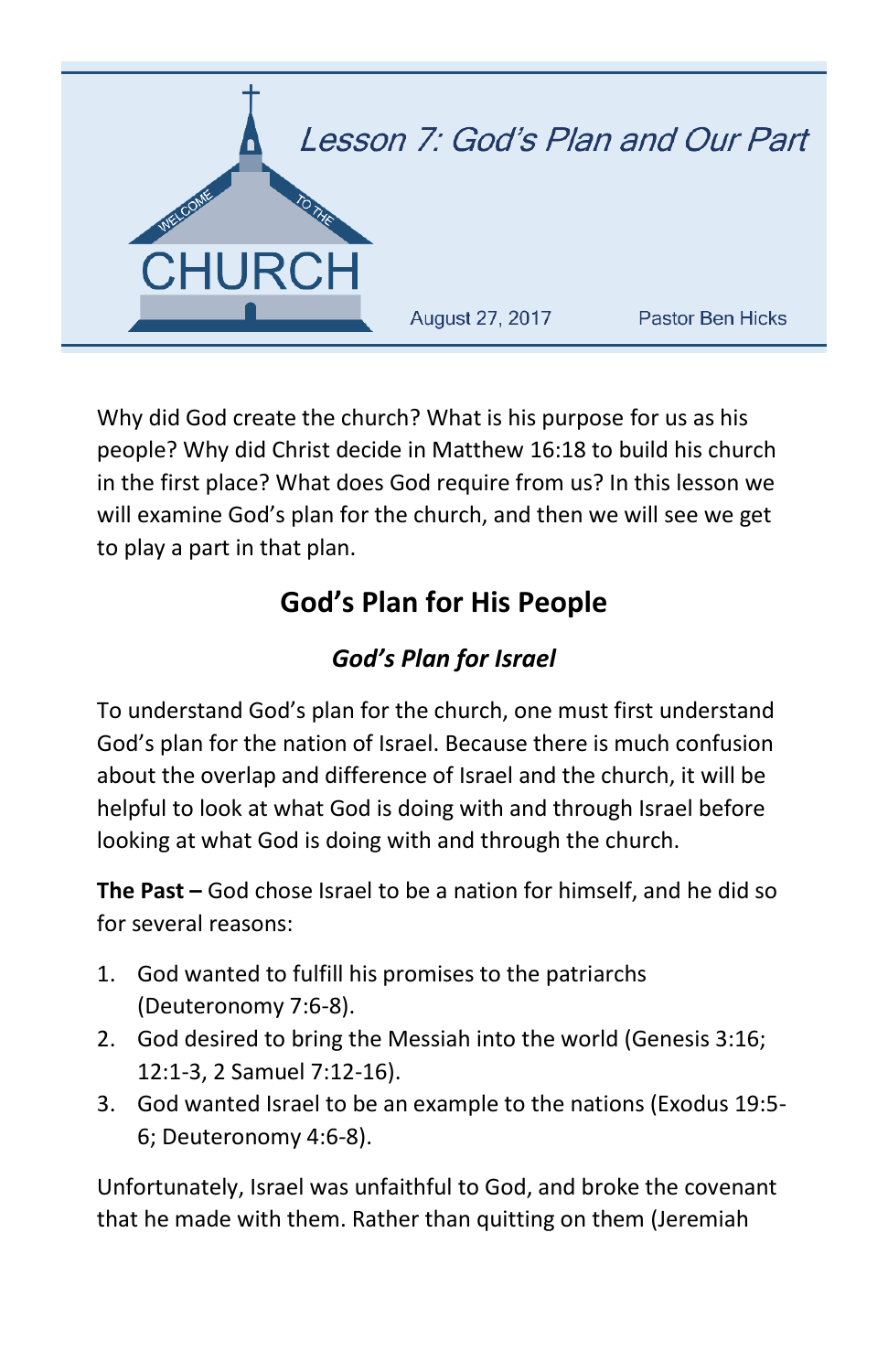31:35-37), though, God prepared to make a New Covenant with them (Jeremiah 31:31-34). This is the New Covenant Christ initiated when he died for our sins (Luke 22:20).

**The Future –** Unfortunately, Israel as a nation rejected God's Messiah and continues to do so. The question is then raised, is there any future hope for national, ethnic Israel? Paul answers that question for us very clearly in Romans 11:25-31. God will one day save "all Israel" and finally fulfill the very specific promises he made to them in the Old Testament (Isaiah 2:1-4; Zechariah 14; Joel 3:17- 21). This will take place during the thousand year reign of Christ on earth during the millennium (Revelation 20).

# *God's Plan for the Church*

The church is not Israel, and Israel is not the church. While some terminology used of Israel is used to describe the church, nowhere in the New Testament is the church ever called Israel. In fact, Israel and the church continue to be different entities (1 Corinthians 10:32). So why did God create the church? What was his purpose in doing so? Scripture gives us two very closely related reasons. As with all that God does, God created the church to bring himself glory by. . .

- **1. Creating unity (Ephesians 2:13-18)** The church is described as a mystery. In the New Testament, a mystery is something that was once hidden but now God has revealed. The mystery of the church is that both Jews and Gentiles have been brought together into a new entity, the church (Ephesians 3:6). This unity goes beyond just Jew and Gentile, however, for all nations, social classes, and even genders have in a sense been made one in the church (Galatians 3:28).
- **2. Revealing his wisdom (Ephesians 3:9-10)** God desires to bring himself glory by showing the angels and demons his wisdom in what he is doing through the church. In bringing together people who previously had been in almost complete opposition and making them one he did something that only God could do.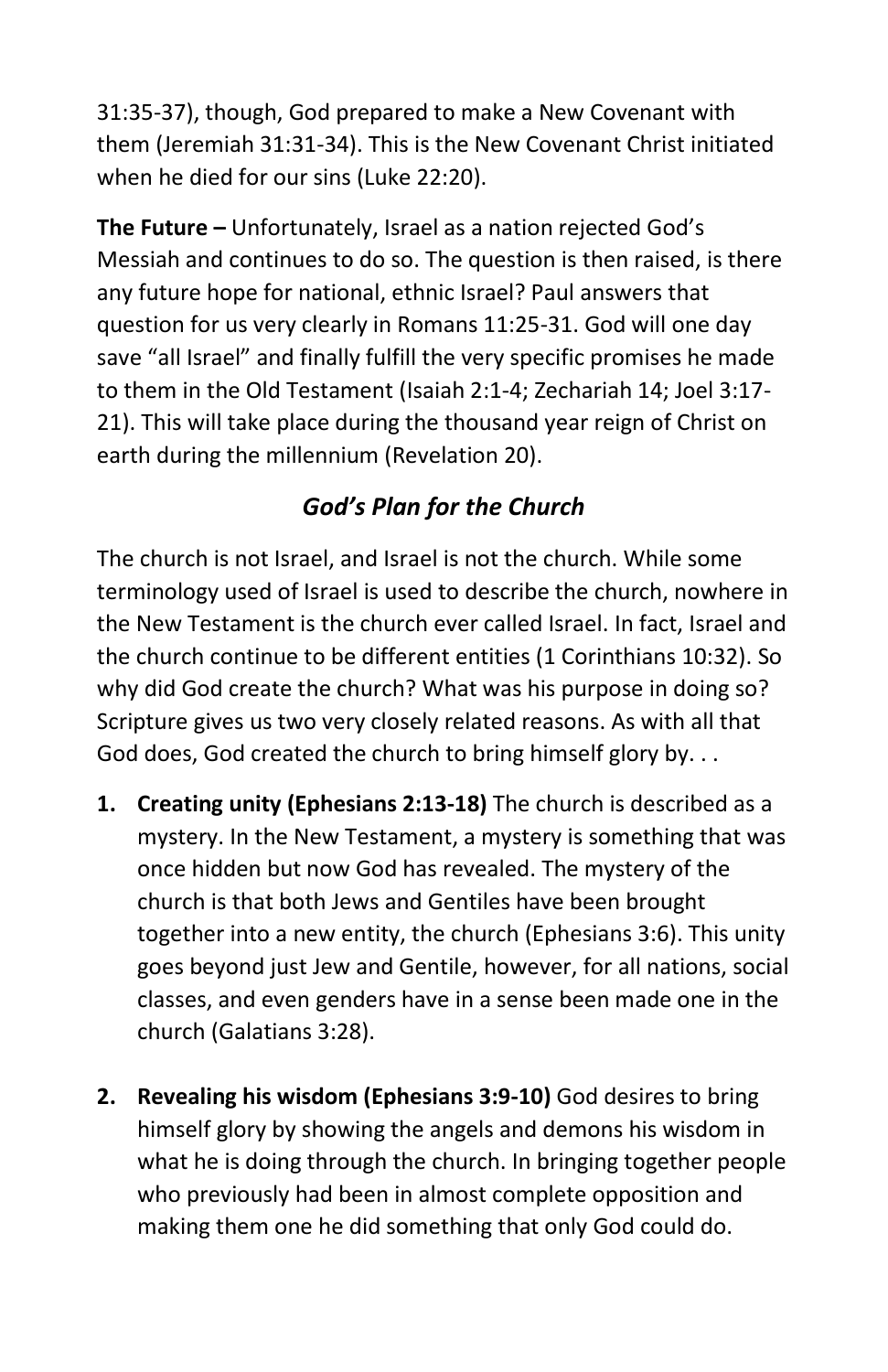**3. Displaying his holiness (1 Peter 2:4-10)** God also desires to bring himself glory through the church, as through Israel, by having a people who live distinctive lives reflective of him.

# **Our Part in the Church**

If all of this is true, if God is seeking to bring himself glory showing his wisdom in uniting Jew and Gentile to live as a holy community in this new, unique entity, what does that mean for us today? As we close this study on the church, we must ask the question, "So what does God expect of us in regard to the church?"

#### *God Expects Us to be United in the Church*

As we saw at the end of Ephesians 2 and the beginning of Ephesians 3, God wants to unify the church. It is no surprise then, that as Ephesians transitions into the applicational half of the letter, the first area to be addressed is the unity of the church (Ephesians 4:1-6).

Over and over Scripture reminds Christians to be unified. Indeed, this was part of Christ's great prayer for the church before he died (John 17:20-21). Paul hits on this theme repeatedly in his epistles, not just Ephesians, but Romans (15:5-7), 1 Corinthians (12), Philippians (1:27; 2:1-11; 4:2), and Colossians (3:15).

This means that we must strive to be unified as a church. While we should separate from those who hold to heresy and error, those are the *only reasons* we should separate. Division in the body of Christ over personalities, misunderstandings, or sin that has not been dealt with will great hurt the church's unity and will keep the church from living up to her God-given task of displaying God's glory.

## *God Expects Us to Love in the Church*

Christ sums up the whole point of Christianity as loving God first and foremost and loving Christians second (Matthew 22:37-40). The most common "one-another" command given in Scripture is the command to "love one another" (John 13:34-35; 15:12, 17; Romans